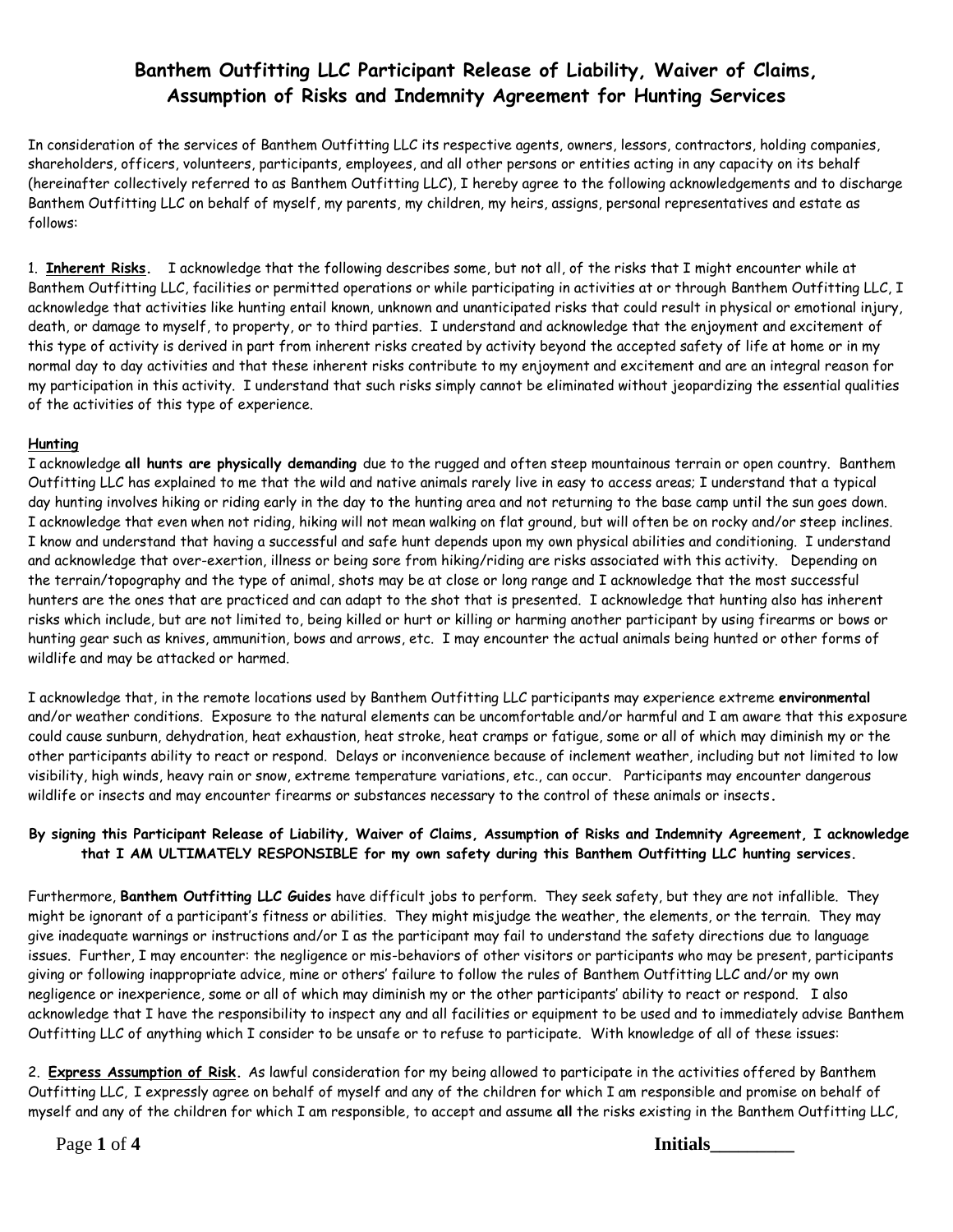trip I/we are attending. My/our participation in this Banthem Outfitting LLC trip is purely voluntary, and I/we elect to participate in spite of the risks. I/we expressly agree that this Participant Release of Liability, Waiver of Claims, Assumption of Risk and Indemnity Agreement is contractual in nature, supported by Montana law and that I/we are signing it of my/our own free will.

3. **Release and Waiver of Rights Including for Claims of NEGLIGENCE** On behalf of myself and any of the children for which I am responsible I hereby voluntarily release, forever discharge, and agree to indemnify and hold harmless Banthem Outfitting LLC from any and all claims, demands, or causes of action, which are in any way connected with my participation in this activity or my/our use of Banthem Outfitting LLC 's equipment or facilities, including any such Claims which allege negligent acts or omissions of Banthem Outfitting LLC.

4. **Indemnity.** As liquidated damages, I agree that, should Banthem Outfitting LLC or anyone acting on their behalf, be required to incur attorney's fees and costs to enforce this agreement, I agree to indemnify and hold them harmless (in other words, pay for) for all such fees and costs.

5. **Personal Skill & Insurance.** I certify that myself and my family, including minor children, have sufficient skill and fitness to participate in the activities offered by Banthem Outfitting LLC. I/we further certify that I/we have no medical, mental or physical conditions which could interfere with my/our safety or ability to participate in these activities, or else I/we am willing to assume and bear the cost of all risks that may be created, directly or indirectly, by any such condition. I/we further certify that I/we have adequate insurance to cover any injury, damage or emergency transportation costs I/we may cause or suffer while participating, or else agree to bear the costs of such injury, damage or emergency transportation costs myself/ourselves. I understand that the Banthem Outfitting LLC reserves the right to deny me or any other person participation before or during an activity if it finds that person to be mentally or physically impaired or unprepared.

6. **Medical Issues.** I further agree that, in the event that Banthem Outfitting LLC deems it necessary to administer emergency first aid or CPR or to remove me from its activities or to extricate me from the field or from the remote venue in which these services are received for ANY type of health related reason that, by signing this document, I am giving Banthem Outfitting LLC permission to: administer emergency first aid or CPR, secure emergency transport or medical care and/or disclose any medical information it may have about me to any health care provider which may become involved in my care, treatment or removal from the field. By signing this document, I am waiving any right to object to or bring any type of action or claim against Banthem Outfitting LLC for its administration of emergency first aid or CPR or for securing emergency transport or medical care and/or for the disclosure of personal medical information it may have about me to any health-related person who becomes involved in my care or removal from Banthem Outfitting LLC activities or the field.

7. **Coronavirus**. I expressly acknowledge that naturally occurring disease processes (including but not limited to the currently widespread Coronavirus) occur in all environments in which this activity will take place. I acknowledge that, while Banthem Outfitting LLC has taken reasonable measures to avoid contact, transmittal or contamination of the viruses between people (including guests/participants, employees and other third parties), it is ultimately my responsibility to safeguard myself and others. I understand and agree that, if I choose to participate in this activity, that Banthem Outfitting LLC cannot and will not have any legal liabilities towards me if I contract any virus. Additionally, if it is determined that I acted negligently or unreasonably and was responsible for the Coronavirus (or any disease process) to other Banthem Outfitting LLC participants or employees or third parties, that I may be held legally and financially responsible for that transmittal.

8. **Photographic Assignment**. I understand that Banthem Outfitting LLC reserves the right to take photographic or film (of whatsoever nature) records of any or all of the activities conducted on its trips and I hereby agree that Banthem Outfitting LLC may use such records for promotional and/or commercial purposes without any remuneration to me. I hereby assign all right, title and interest I may have in or to any and all media in which my name or likeness might be used by Banthem Outfitting LLC.

Page 2 of 4 Initials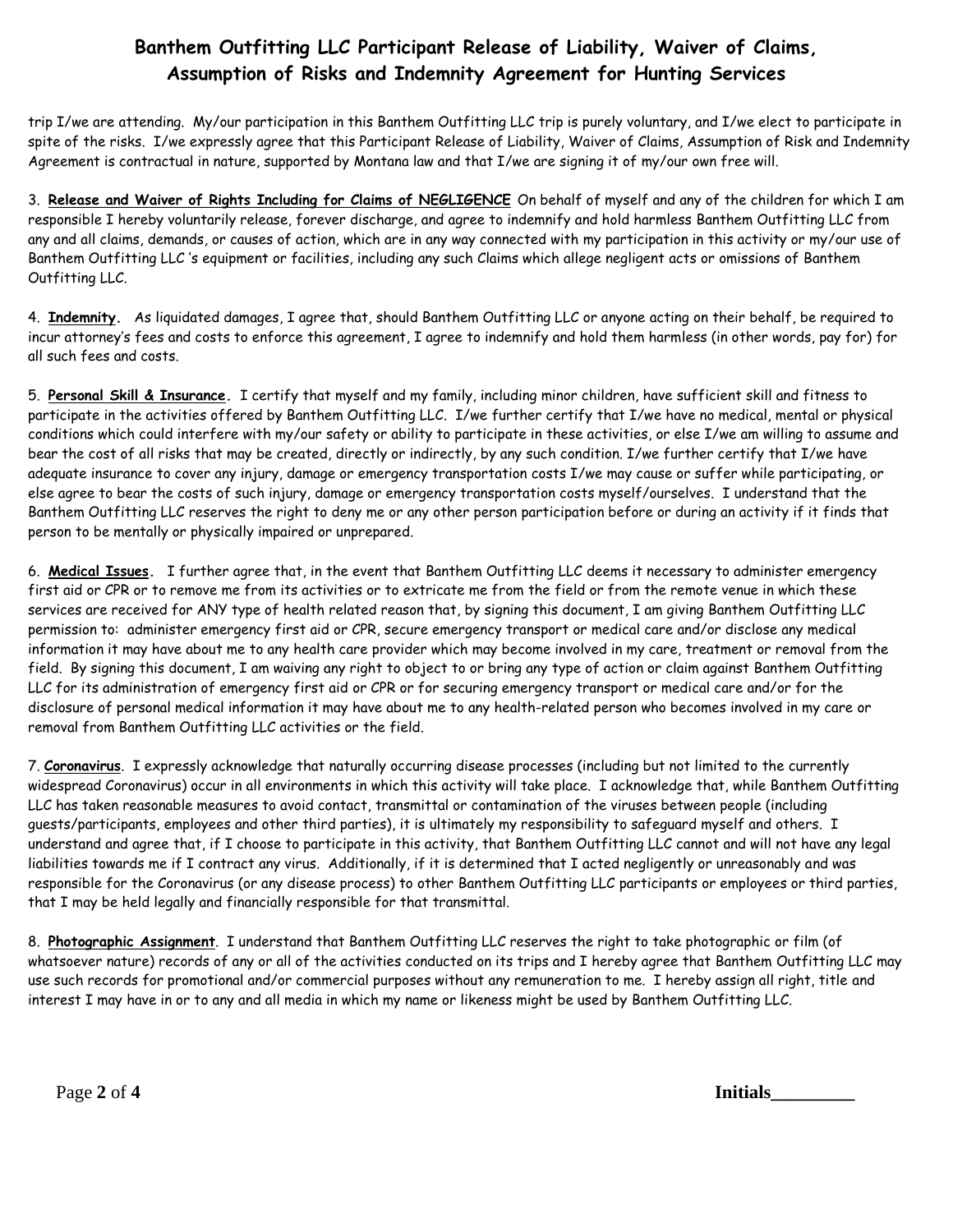9. **Release as Contract and Personal Capacity**. I expressly agree and acknowledge that the terms of this Participant Release of Liability, Waiver of Claims, Assumption of Risk and Indemnity Agreement is contractual in nature, supported by Montana law and that I am signing it of my own free will. I expressly acknowledge that I am not under the influence of drugs or alcohol at the time of my signing of this agreement and that there are no other impediments or reasons why I would lack the capacity to sign this document.

10. **Forum Selection, Severability, Breach of Contract/Warranty Waiver, Etc.** In the event I file a lawsuit against Banthem Outfitting LLC I agree to do so solely in the State of Montana, and I further agree that the substantive law of that state shall apply in that action without regard to the conflict of law rules of that state and I hereby irrevocably waive any other jurisdiction or venue to which I or my estate or my children's estates might otherwise have been entitled. I agree to submit to the jurisdiction of the Montana courts. I agree that if any portion of this agreement/contract is found to be void or unenforceable, the remaining portion shall remain in full force and effect; this document is intended to be interpreted as broadly as possible. A copy of this agreement can be used as if it was the original. I understand that this document constitutes the entire agreement between myself and Banthem Outfitting LLC and that it cannot be modified or changed in any way by representations or statements of any nature (be they vocal, advertising, etc.) outside of this document; in other words, I am also waiving any claims I might have for breach of contract or warranty for statements or representations made outside of this release contract.

**By signing this document, I acknowledge for myself and any of the children I am responsible for that I/we may be waiving our legal right to a jury trial to hold the provider legally responsible for any injuries or damages resulting from risks inherent in the hunting activity or recreational opportunity or for any injuries or damages I/we may suffer due to the provider's ordinary negligence that are the result of the provider's failure to exercise reasonable care.**

#### **I HAVE HAD SUFFICIENT OPPORTUNITY TO READ THIS ENTIRE DOCUMENT. I HAVE READ AND UNDERSTOOD IT, AND I AGREE TO BE BOUND BY ITS TERMS.**

|  | Address: State: State: State: State: State: State: State: State: State: State: State: State: State: State: State: State: State: State: State: State: State: State: State: State: State: State: State: State: State: State: Sta |  |
|--|--------------------------------------------------------------------------------------------------------------------------------------------------------------------------------------------------------------------------------|--|
|  |                                                                                                                                                                                                                                |  |
|  |                                                                                                                                                                                                                                |  |

Page **3** of **4 Initials\_\_\_\_\_\_\_\_\_**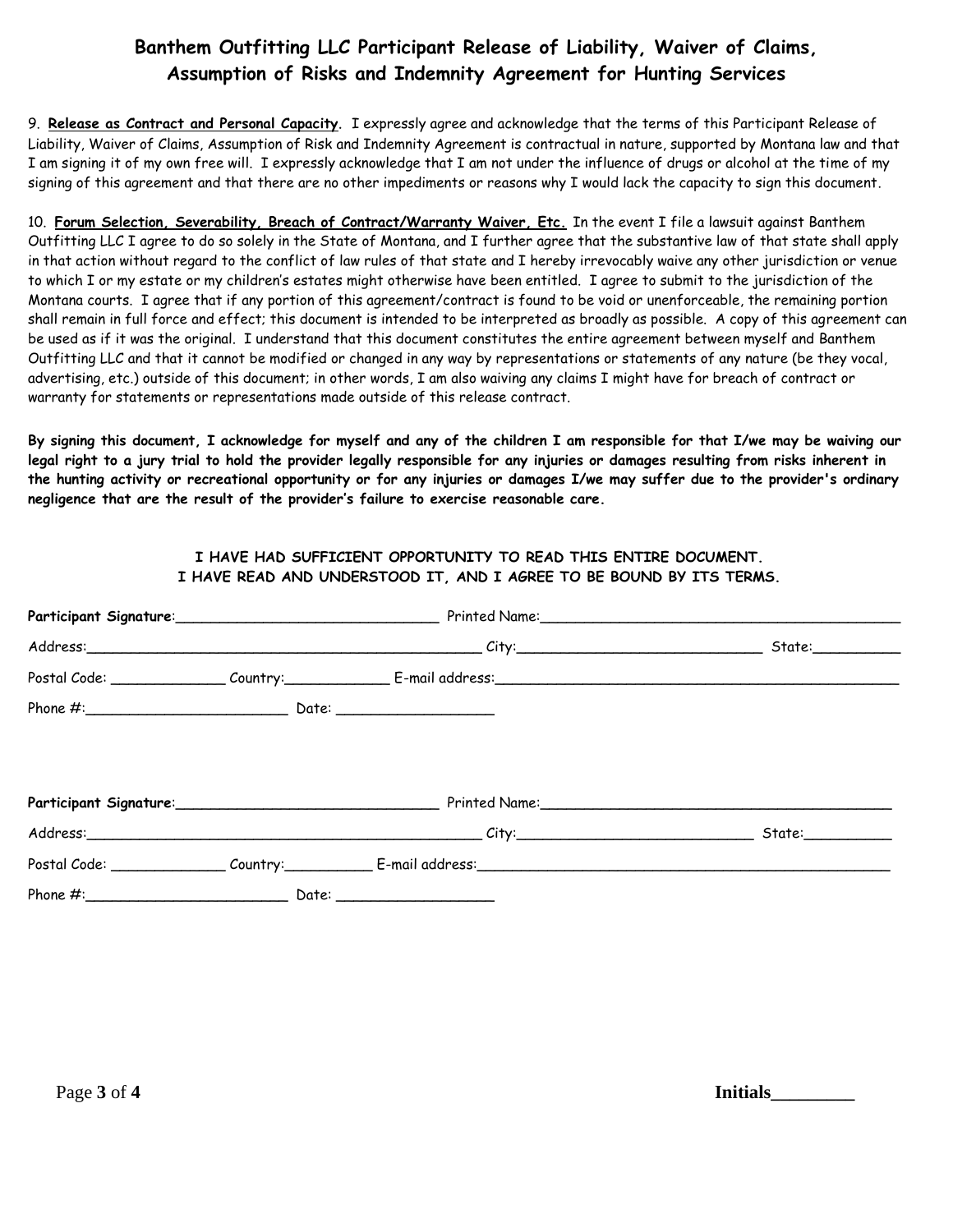**Parents or Guardians Additional Indemnification** (Must be completed for participants under 18 years of age) I/we represent that I/we have complete and absolute authority to bind, contract for and legally act on behalf of the minor child listed above; I/we believe and represent that I/we have the legal authority to make the waivers and releases contained herein. I/we understand and acknowledge that Banthem Outfitting LLC relies to its detriment on this representation and would not allow the minor child to participate in this trip without this representation. In consideration of \_\_\_\_\_\_\_\_\_\_\_\_\_\_\_\_\_\_\_\_\_\_\_\_\_\_ (print minor's name) (Minor) being permitted by Banthem Outfitting LLC to participate in its activities and to use its equipment and facilities, I further agree to indemnify and hold harmless Banthem Outfitting LLC from any and all claims which are brought by, or on behalf of Minor, and which are in any way connected with such use of participation by Minor.

| Parent Signature:<br><sup>D</sup> rinted Name:<br>Datr |  |
|--------------------------------------------------------|--|
|--------------------------------------------------------|--|

**Parent Signature**:\_\_\_\_\_\_\_\_\_\_\_\_\_\_\_\_\_\_\_\_\_\_\_\_\_\_\_\_ Printed Name:\_\_\_\_\_\_\_\_\_\_\_\_\_\_\_\_\_\_\_\_\_\_\_\_\_\_\_\_ Date\_\_\_\_\_\_\_\_\_\_\_\_\_\_